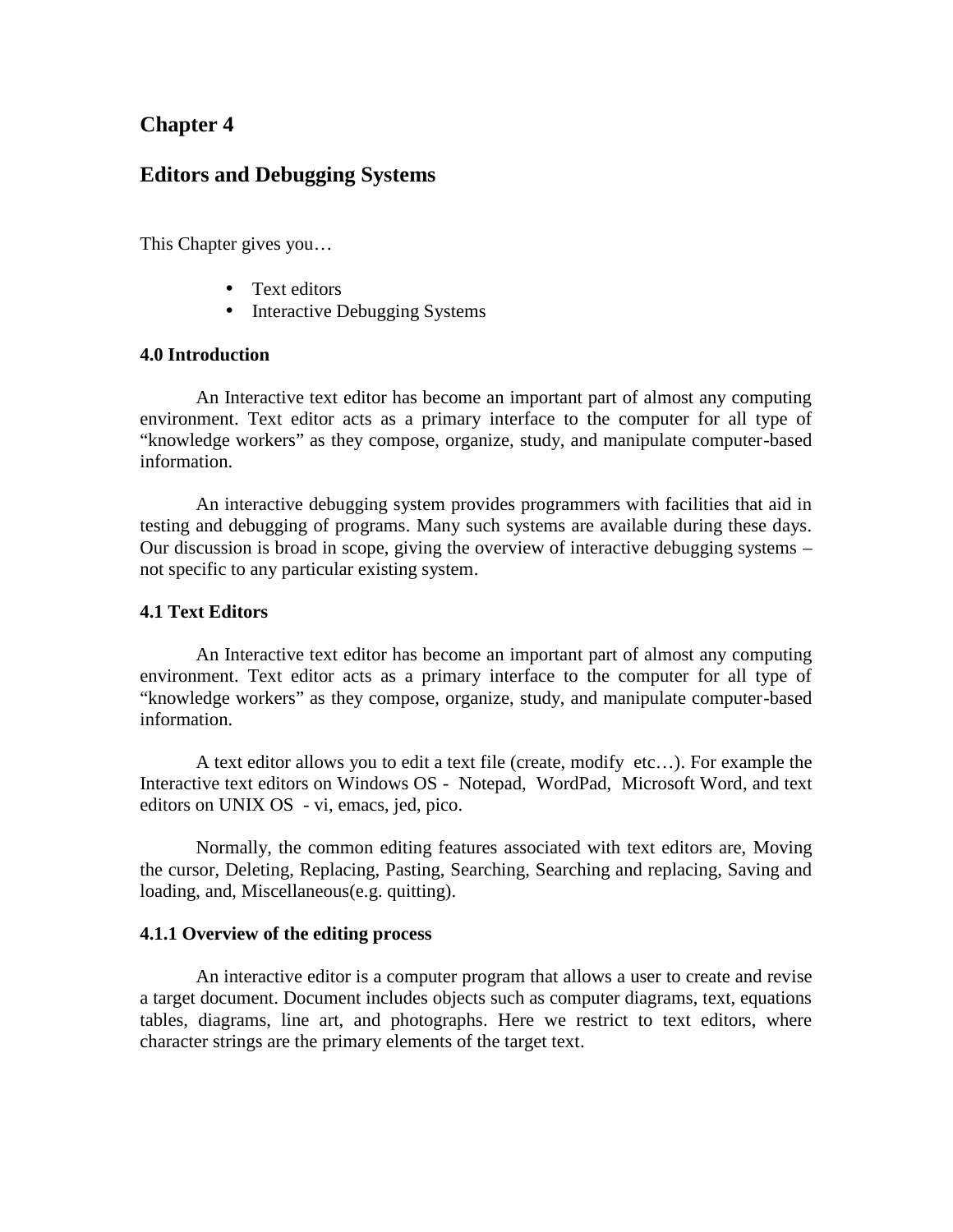Document-editing process in an interactive user-computer dialogue has four tasks

- Select the part of the target document to be viewed and manipulated
- Determine how to format this view on-line and how to display it
- Specify and execute operations that modify the target document
- Update the view appropriately

The above task involves traveling, filtering and formatting. Editing phase involves – insert, delete, replace, move, copy, cut, paste, etc…

- Traveling locate the area of interest
- Filtering extracting the relevant subset
- Formatting visible representation on a display screen

There are two types of editors. Manuscript-oriented editor and program oriented editors. Manuscript-oriented editor is associated with characters, words, lines, sentences and paragraphs. Program-oriented editors are associated with identifiers, keywords, statements. User wish – what he wants – formatted.

#### **4.1.2 User Interface**

Conceptual model of the editing system provides an easily understood abstraction of the target document and its elements. For example, Line editors – simulated the world of the key punch – 80 characters, single line or an integral number of lines, Screen editors – Document is represented as a quarter-plane of text lines, unbounded both down and to the right.

The user interface is concerned with, the input devices, the output devices and, the interaction language. The input devices are used to enter elements of text being edited, to enter commands. The output devices, lets the user view the elements being edited and the results of the editing operations and, the interaction language provides communication with the editor.

Input Devices are divided into three categories, text devices, button devices and, locator devices. Text Devices are keyboard. Button Devices are special function keys, symbols on the screen. Locator Devices are mouse, data tablet. There are voice input devices which translates spoken words to their textual equivalents.

Output Devices are Teletypewriters (first output devices), Glass teletypes (Cathode ray tube (CRT) technology), Advanced CRT terminals, TFT Monitors (Wysiwyg) and Printers (Hard-copy).

The interaction language could be, typing oriented or text command oriented and menu-oriented user interface. Typing oriented or text command oriented interaction was with oldest editors, in the form of use of commands, use of function keys, control keys etc.,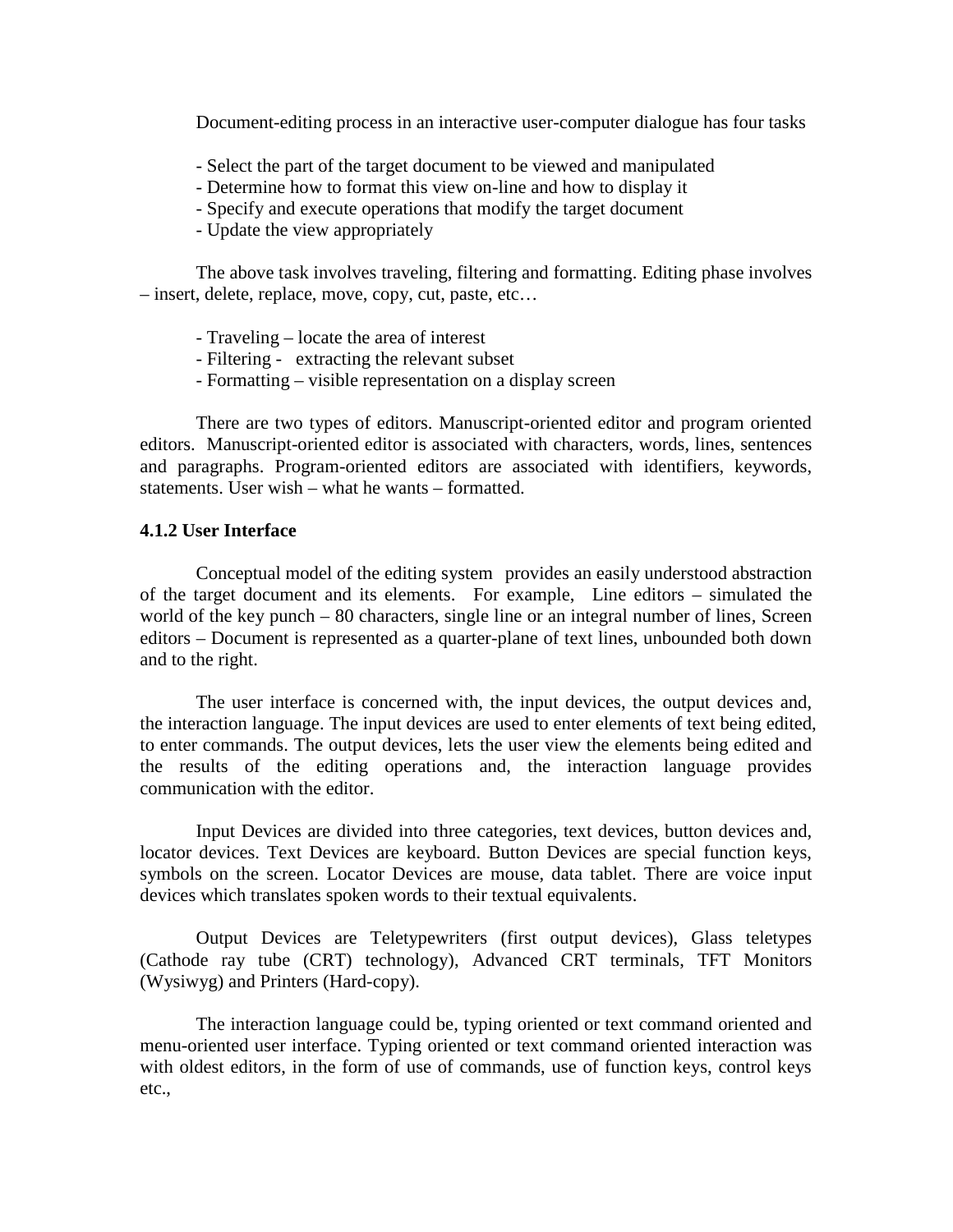Menu-oriented user interface has menu with a multiple choice set of text strings or icons. Display area for text is limited. Menus can be turned on or off.

## **4.1.3 Editor Structure**

Most text editors have a structure similar to that shown in the following figure. That is most text editors have a structure similar to shown in the figure regardless of features and the computers

Command language Processor accepts command, uses semantic routines – performs functions such as editing and viewing. The semantic routines involve traveling, editing, viewing and display functions.



Editing operations are specified explicitly by the user and display operations are specified implicitly by the editor. Traveling and viewing operations may be invoked either explicitly by the user or implicitly by the editing operations.

In editing a document, the start of the area to be edited is determined by the current editing pointer maintained by the editing component. Editing component is a collection of modules dealing with editing tasks. Current editing pointer can be set or reset due to next paragraph, next screen, cut paragraph, paste paragraph etc..,.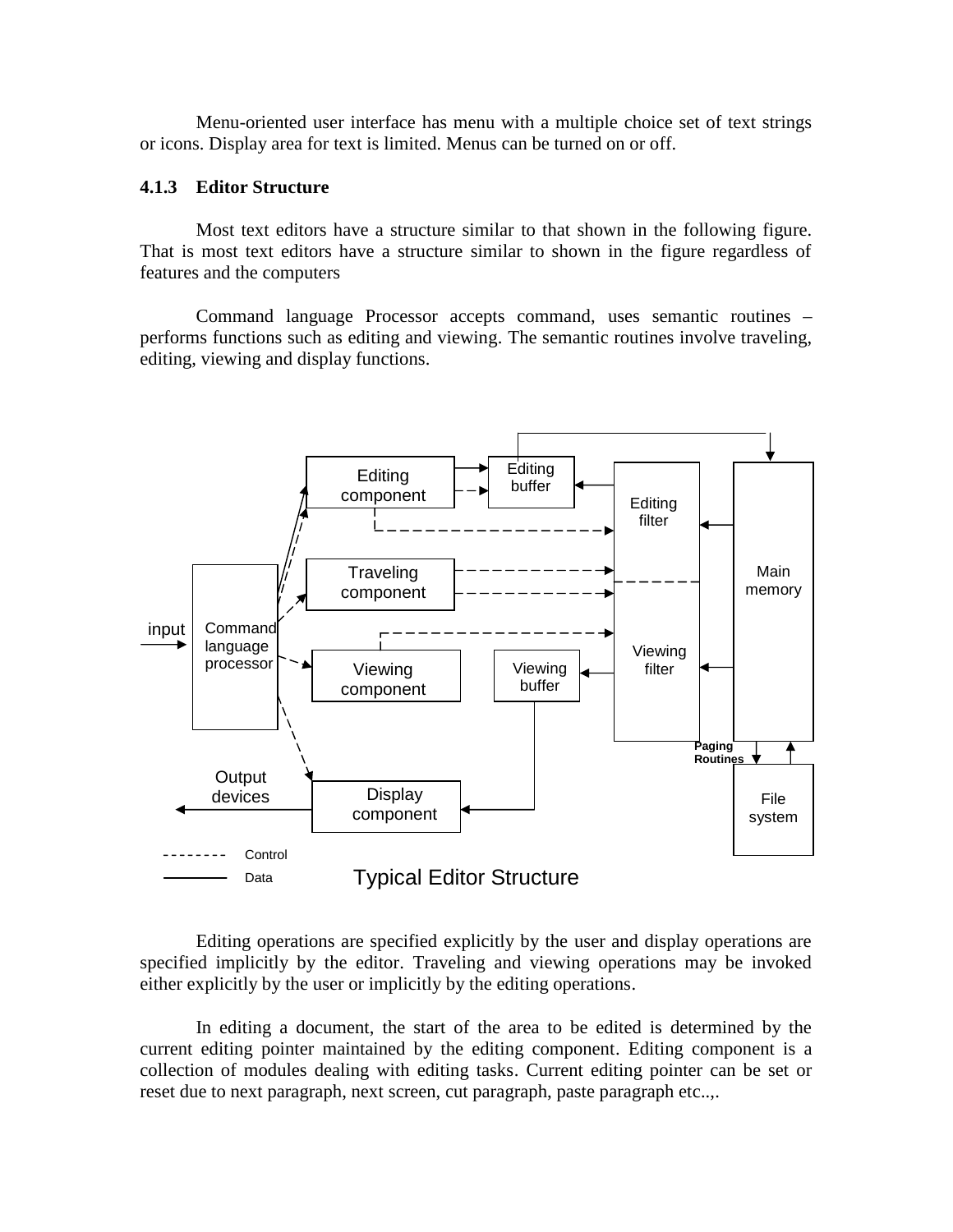When editing command is issued, editing component invokes the editing filter – generates a new editing buffer – contains part of the document to be edited from current editing pointer. Filtering and editing may be interleaved, with no explicit editor buffer being created.

In viewing a document, the start of the area to be viewed is determined by the current viewing pointer maintained by the viewing component. Viewing component is a collection of modules responsible for determining the next view. Current viewing pointer can be set or reset as a result of previous editing operation.

When display needs to be updated, viewing component invokes the viewing filter – generates a new viewing buffer – contains part of the document to be viewed from current viewing pointer. In case of line editors – viewing buffer may contain the current line, Screen editors - viewing buffer contains a rectangular cutout of the quarter plane of the text. Viewing buffer is then passed to the display component of the editor, which produces a display by mapping the buffer to a rectangular subset of the screen – called a window. The editing and viewing buffers may be identical or may be completely disjoint. Identical – user edits the text directly on the screen. Disjoint – Find and Replace (For example, there are 150 lines of text, user is in 100th line, decides to change all occurrences of 'text editor' with 'editor'). The editing and viewing buffers can also be partially overlap, or one may be completely contained in the other. Windows typically cover entire screen or a rectangular portion of it. May show different portions of the same file or portions of different file. Inter-file editing operations are possible.

The components of the editor deal with a user document on two levels: In main memory and in the disk file system. Loading an entire document into main memory may be infeasible – only part is loaded – demand paging is used – uses editor paging routines. Documents may not be stored sequentially as a string of characters. Uses separate editor data structure that allows addition, deletion, and modification with a minimum of I/O and character movement.

#### **4.1.4 Types of editors based on computing environment**

Editors function in three basic types of computing environments: Time sharing, Stand-alone, and Distributed. Each type of environment imposes some constraints on the design of an editor.

In time sharing environment, editor must function swiftly within the context of the load on the computer's processor, memory and I/O devices. In stand-alone environment, editors on stand-alone system are built with all the functions to carry out editing and viewing operations – The help of the OS may also be taken to carry out some tasks like demand paging. In distributed environment, editor has both functions of stand alone editor, to run independently on each user's machine and like a time sharing editor, contend for shared resources such as files.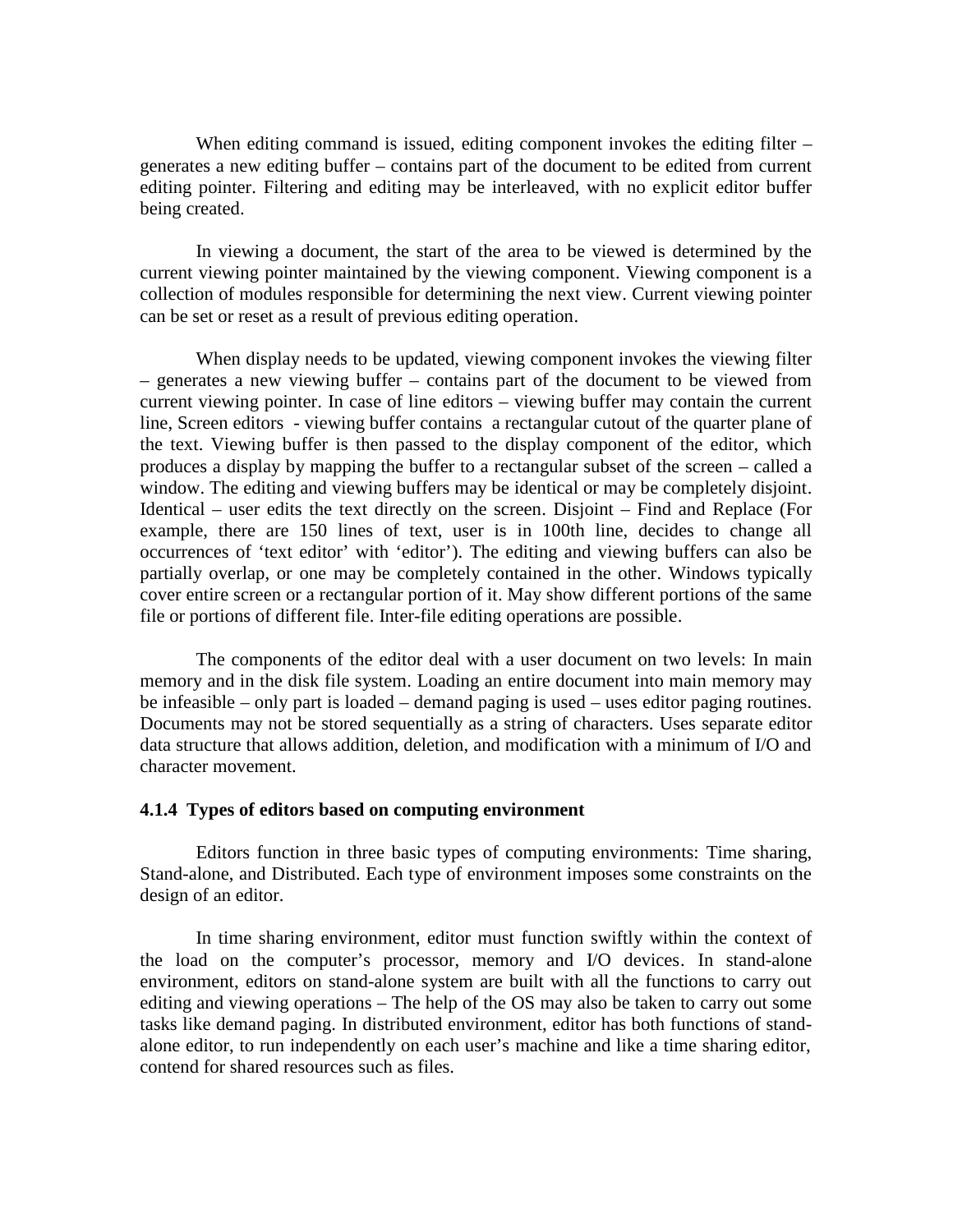### **4.2 Interactive Debugging Systems**

An interactive debugging system provides programmers with facilities that aid in testing and debugging of programs. Many such systems are available during these days. Our discussion is broad in scope, giving the overview of interactive debugging systems – not specific to any particular existing system.

Here we discuss

- Introducing important functions and capabilities of IDS
- Relationship of IDS to other parts of the system
- The nature of the user interface for IDS

# **4.2.1 Debugging Functions and Capabilities**

One important requirement of any IDS is the observation and control of the flow of program execution. Setting break points – execution is suspended, use debugging commands to analyze the progress of the program, résumé execution of the program. Setting some conditional expressions, evaluated during the debugging session, program execution is suspended, when conditions are met, analysis is made, later execution is resumed.<br>A Debugging system should also provide functions such as tracing and traceback.

Tracing can be used to track the flow of execution logic and data modifications. The control flow can be traced at different levels of detail – procedure, branch, individual instruction, and so on… Traceback can show the path by which the current statement in the program was reached. It can also show which statements have modified a given variable or parameter. The statements are displayed rather than as hexadecimal displacements

# **4.2.2 Program-Display capabilities**

A debugger should have good program-display capabilities. Program being debugged should be displayed completely with statement numbers. The program may be displayed as originally written or with macro expansion. Keeping track of any changes made to the programs during the debugging session. Support for symbolically displaying or modifying the contents of any of the variables and constants in the program. Resume execution – after these changes.

To provide these functions, a debugger should consider the language in which the program being debugged is written. A single debugger – many programming languages – language independent. The debugger - a specific programming language – language dependent. The debugger must be sensitive to the specific language being debugged.

The context being used has many different effects on the debugging interaction. The statements are different depending on the language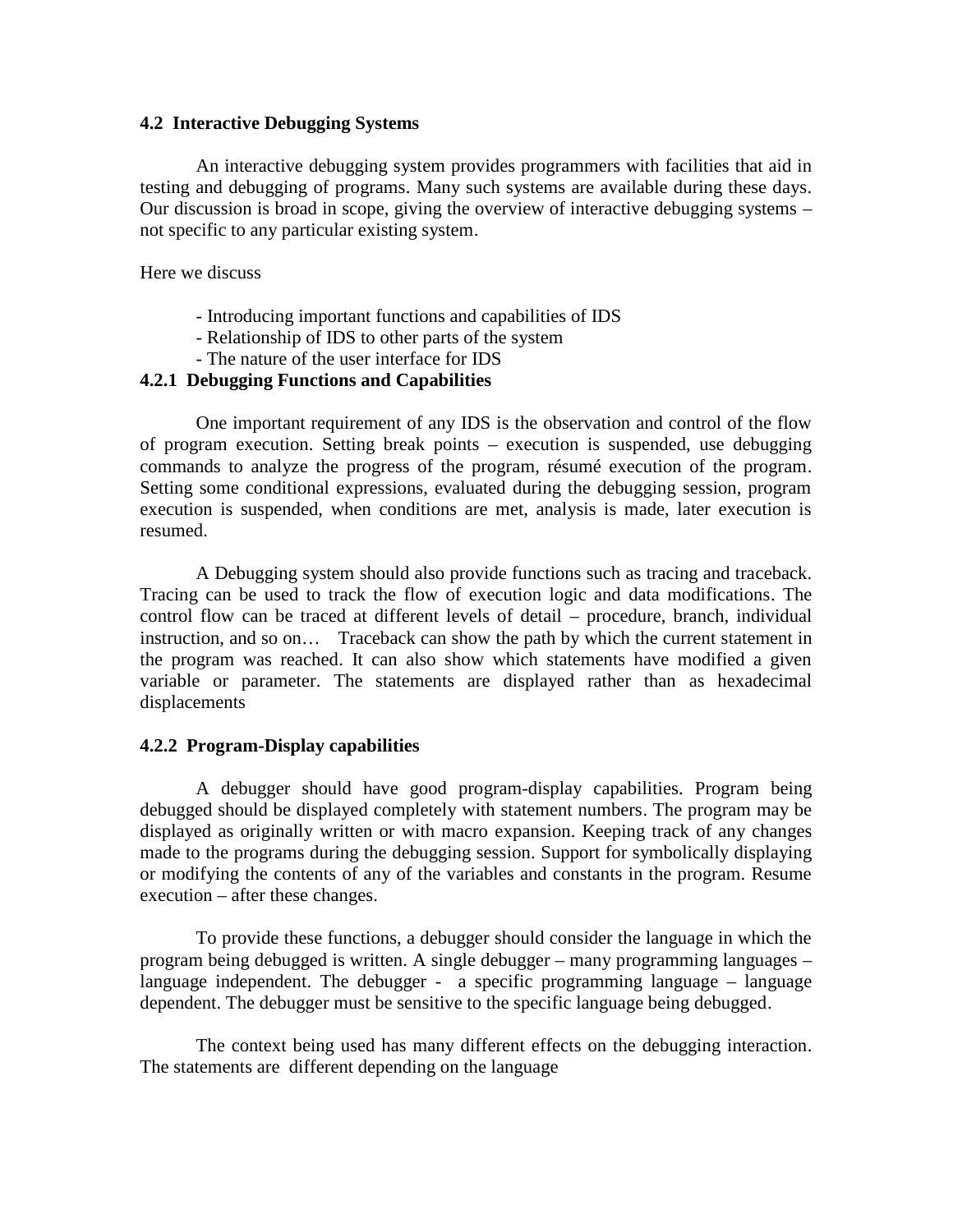Cobol - MOVE 6.5 TO X Fortran -  $X = 6.5$ C -  $X = 6.5$ 

Examples of assignment statements

Similarly, the condition that  $X$  be unequal to  $Z$  may be expressed as

Cobol - IF X NOT EQUAL TO Z Fortran - IF ( X.NE.Z) C - IF  $(X \leq Z)$ 

Similar differences exist with respect to the form of statement labels, keywords and so on…

The notation used to specify certain debugging functions varies according to the language of the program being debugged. Sometimes the language translator itself has debugger interface modules that can respond to the request for debugging by the user. The source code may be displayed by the debugger in the standard form or as specified by the user or translator.

It is also important that a debugging system be able to deal with optimized code. Many optimizations like

- Invariant expressions can be removed from loops
- Separate loops can be combined into a single loop
- Redundant expression may be eliminated
- Elimination of unnecessary branch instructions

Leads to rearrangement of segments of code in the program. All these optimizations create problems for the debugger, and should be handled carefully.

# **4.2.3 Relationship with Other Parts of the System**

The important requirement for an interactive debugger is that it always be available. Must appear as part of the run-time environment and an integral part of the system. When an error is discovered, immediate debugging must be possible. The debugger must communicate and cooperate with other operating system components such as interactive subsystems.

Debugging is more important at production time than it is at application development time. When an application fails during a production run, work dependent on that application stops. The debugger must also exist in a way that is consistent with the security and integrity components of the system. The debugger must coordinate its activities with those of existing and future language compilers and interpreters.